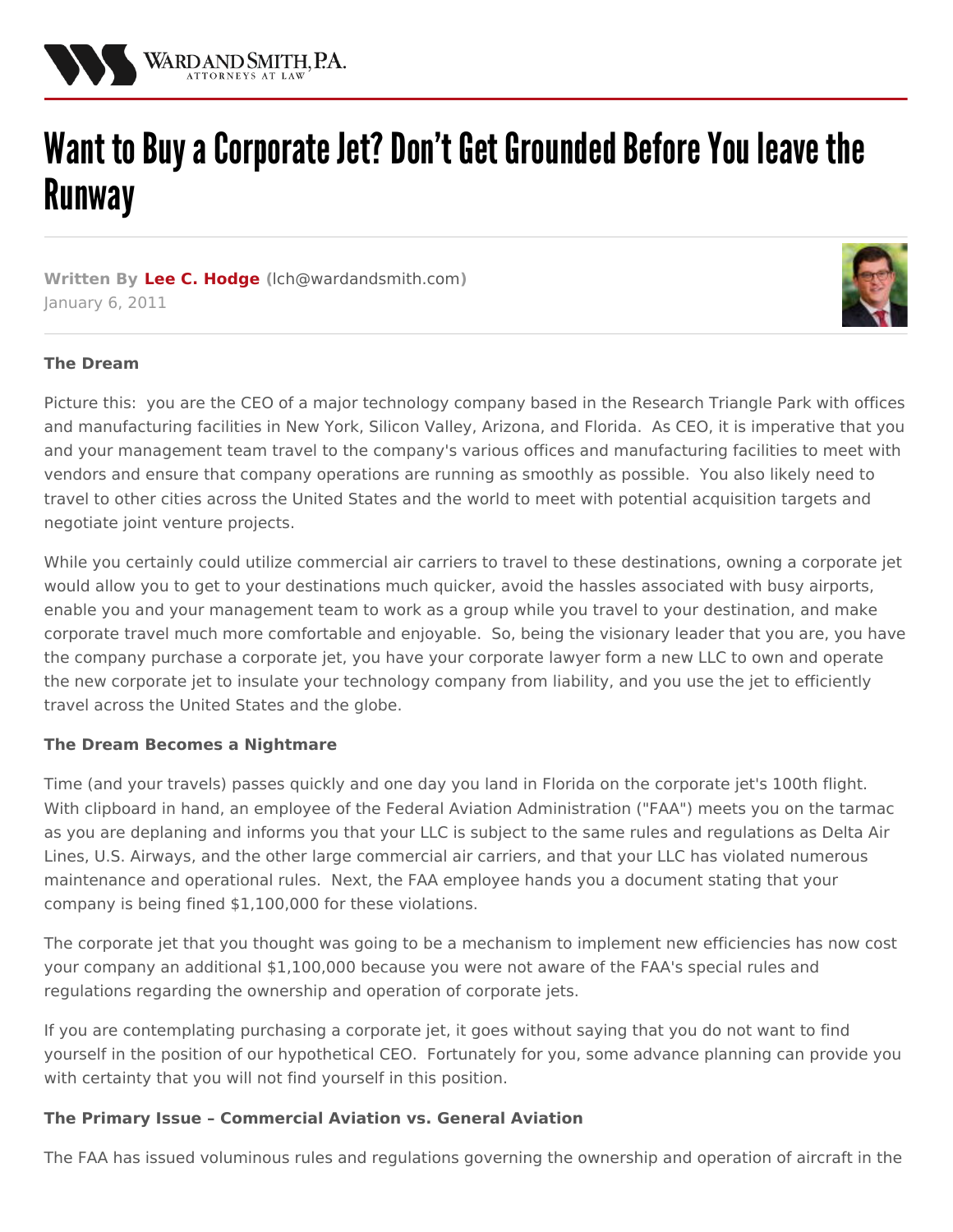United States. Two particular sets of rules must be analyzed carefully when purchasing and operating a corporate jet. Part 91 of the FAA regulations ("General Aviation Rules") applies to personal and incidental business use of aircraft and provides much less restrictive rules than those found in Part 135 of the FAA regulations ("Commercial Aviation Rules"), which apply to aircraft used "for hire." The FAA uses a very broad definition of the term "for hire" and has ruled that a business entity (i.e., your technology company) that owns and operates an aircraft does so "for hire" if the owners of the business receive any benefit whatsoever related to the use of the aircraft.

It is all but impossible for a technology company to comply with the Commercial Aviation Rules, and the penalties for any failure to comply are very severe. Consequently, it is very important to implement the correct ownership and operational structure to ensure that your corporate jet is not deemed to be used "for hire" and, therefore, subject to the strict Commercial Aviation Rules.

The four main reasons to structure the ownership and operation of your corporate jet so that the General Aviation Rules, and not the Commercial Aviation Rules, apply are to avoid:

- The strict maintenance and operational requirements of the Commercial Aviation Rules;
- FAA civil penalties of \$11,000 per flight (which can be assessed retroactively) for failing to comply with the Commercial Aviation Rules;
- Voiding the liability and property insurance policies on your jet; and,
- Higher fuel excise taxes.

## **Option 1 – Buy a Jet in a New Entity and "Dry Lease" it to Your Company**

You can form a new LLC or corporation ("NewCo") to purchase and own your corporate jet. However, to avoid the Commercial Aviation Rules, NewCo should not operate the jet. Instead, NewCo should "dry lease" the jet to your technology company ("OldCo").

A "dry lease" is a lease of an aircraft without any captain or crew being provided by the lessor (in your case, NewCo). The lessee (in your case, OldCo) must provide the captain and crew. Even though this structure will allow you to take advantage of the more favorable General Aviation Rules, there are very strict rules on the maximum amount of rent that can be charged under a dry lease. Simply put, the maximum amount of rent that NewCo can charge OldCo for use of the jet is the sum of all of the actual flight-related costs (e.g., gas, hangar costs, and flight-specific insurance) plus an additional amount equal to no more than 100% of such actual flight-related costs.

In addition, if you implement a dry lease structure, you should consult an aviation insurance agent. Under the FAA rules, the individual or entity that has operational control of the aircraft at the time an accident occurs (in your case, OldCo and not NewCo) is the party that is liable if an injured party can prove that the operator or its agents acted negligently. Consequently, OldCo will need a substantial amount of liability and property insurance to cover any claims that may result from its negligent operation of the corporate jet.

There are additional rules, such as rules regarding OldCo's ability to charge any guest for use of the corporate jet, that are beyond the limited scope of this article.

### **Option 2 – Take Advantage of Fractional Ownership**

The FAA rules allow multiple individuals or entities to jointly own a corporate jet, with each participant owning a portion of the jet. This structure is referred to as "fractional ownership." Fractional ownership is roughly analogous to owning a timeshare, in that you own part of the asset but must share the use of the asset. From a business perspective, if you do not need access to the corporate jet 24/7, then it may make sense to look